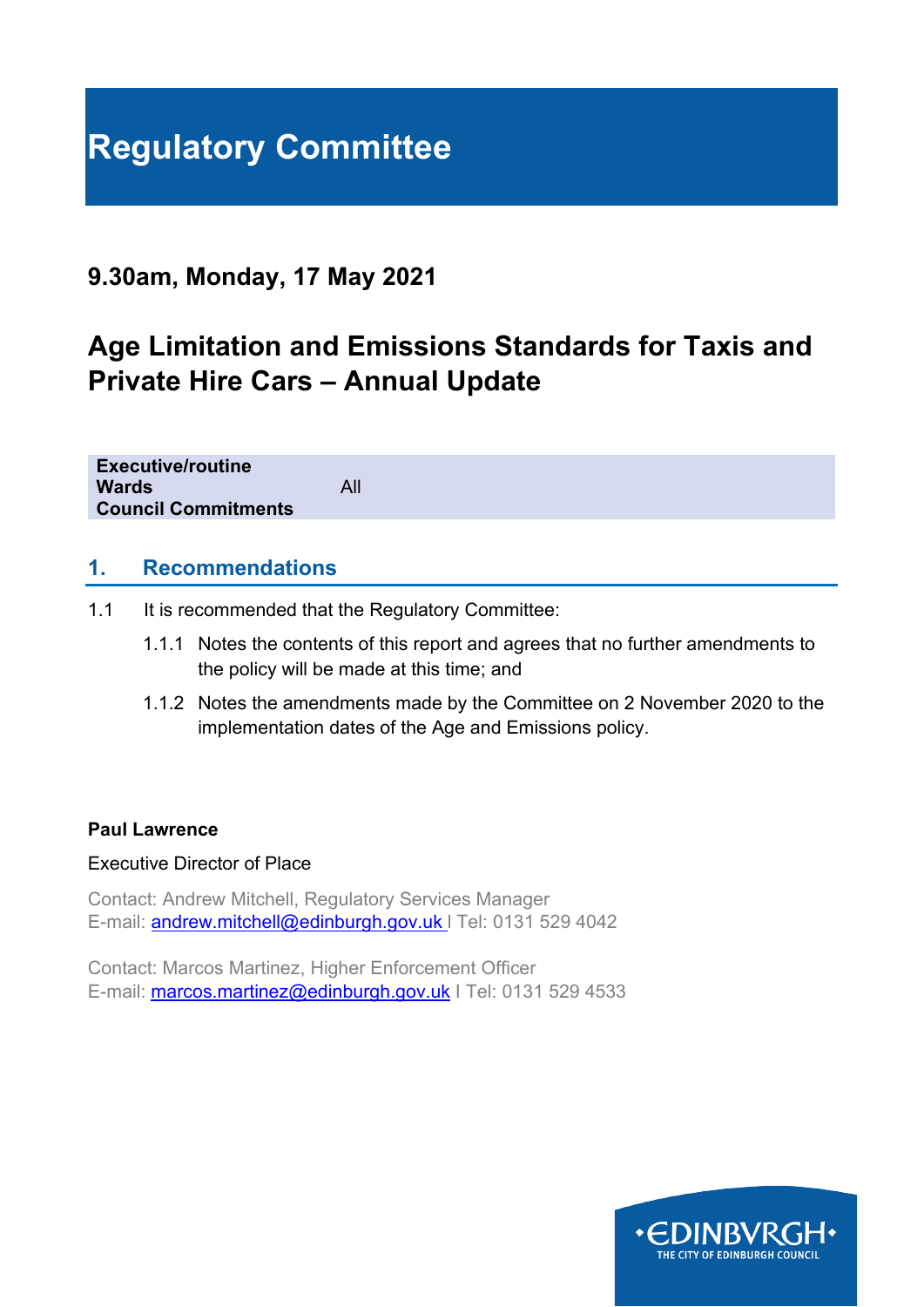**Report**

# **Age Limitation and Emissions Standards for Taxis and Private Hire Cars – Annual Update**

# **2. Executive Summary**

2.1 Following the decision of the Committee to introduce a Taxi and Private Hire Cars Age Limitation and Emission Standards policy on [16 March 2018,](https://democracy.edinburgh.gov.uk/CeListDocuments.aspx?CommitteeId=144&MeetingId=4148&DF=16%2f03%2f2018&Ver=2) the Committee requested that on-going monitoring of the implementation of the policy be undertaken. This report provides the Committee with an update on the implementation of the policy.

# **3. Background**

- 3.1 The licensing of taxis and private hire cars (PHCs) is an optional activity in terms of the Civic Government (Scotland) Act 1982 ('the Act'). The City of Edinburgh Council, as Licensing Authority under the Act, passed a resolution in terms of Section 9 of the Act stating that Sections 10 to 23 of the Act shall have effect throughout the city, and that licences shall be required for taxis and PHCs from 1 July 1984 ('City of Edinburgh Taxi and Private Hire Car Driving Resolution 1983').
- 3.2 Section 10 of the Act requires the licensing authority to be satisfied as to the suitability in type, size and design of a vehicle for use as a taxi or PHC before granting or renewing a taxi or PHC licence.
- 3.3 In terms of the Act, when granting or renewing a licence, in addition to any mandatory or standard conditions to which the licence is subject, the licensing authority may (a) disapply or vary any standard conditions so far as is applicable to the licence; and (b) impose conditions. The conditions shall be such reasonable conditions as the licensing authority thinks fit.
- 3.4 On 16 March 2018 the Regulatory Committee agreed:
	- 3.4.1 A revised policy on taxis and PHCs (Appendix 1), which took effect from 7 May 2018, which:
		- 3.4.1.1 Introduced an age limitation in respect of taxis and PHCs; and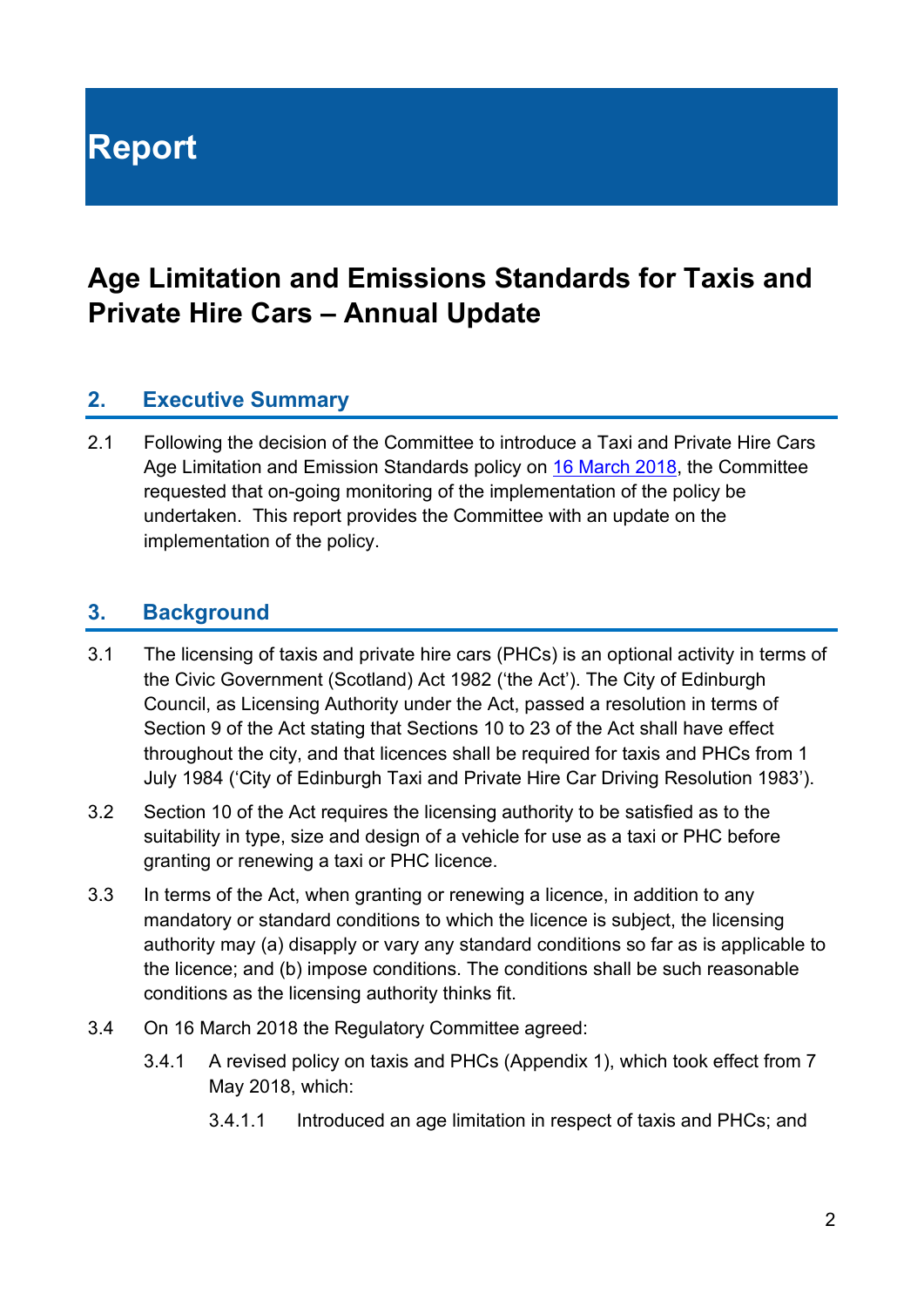- 3.4.1.2 Will incrementally increase the minimum emissions standards for the engines in these vehicles, which will improve emissions standards.
- 3.5 The Committee instructed Council officers to monitor the ongoing implementation of this policy, and to report any unforeseen issues to the committee, so that it could consider any modifications of the policy which would assist with the policy's ongoing implementation.

# **4. Main report**

- 4.1 The Council updated standard licensing conditions for taxi and private hire car vehicles and drivers in 2016. These conditions were further updated following the decision of the Regulatory Committee to introduce a taxi and PHC Age Limitation and Emission Standards policy and conditions (Appendices 1 and 2).
- 4.2 As reported to the Committee on [2 November 2020,](https://democracy.edinburgh.gov.uk/documents/s28391/7.1%20-%20Coronavirus%20COVID-19%20Contingency%20Measures%20Update%20Report.pdf) the outbreak of Covid-19 and the subsequent national restrictions on movement of people and closure of certain businesses have had a significant impact on the financial stability of the trade, with many being unable to work and a significant reduction in their customer market.
- 4.3 The Licensing Service has continued to support operators and drivers throughout the pandemic, with temporary measures being introduced to facilitate cost reductions for operators and fee payment deferrals for all licence holders.
- 4.4 On 2 November 2020, the Committee agreed to amend the terms of the Age and Emissions policy, by delaying the implementation date for the following milestones until 30 September 2021:
	- 4.4.1 For existing vehicles, no application will be accepted for licensing a taxi or PHC or as a replacement vehicle for an existing taxi or PHC if it was more than 10 years old (from the date of first registration); and
	- 4.4.2 For vehicles not currently licensed, no vehicle will be accepted for licensing as a taxi or PHC or as a replacement vehicle for an existing taxi or PHC unless it is a Euro 6.

All changes to policy have been publicised via the Licensing Service monthly newsletter and Twitter account and through Hire Car Trade Group representatives. Regular updates on the Age and Emissions policy have also been included in the Regulatory Committee Business Bulletin.

- 4.5 Since the change in policy the Licensing Service received approximately 572 applications to vary the licence conditions of taxi or PHC licences. These applications were referred to Committee to determine whether an exemption to the policy should be made in each case, and the relevant licence should be granted with an exemption to the relevant conditions.
- 4.6 On 2 November 2020, 75 applications for exemption from this policy were awaiting consideration by the Licensing Sub-Committee. At the time of writing, all of these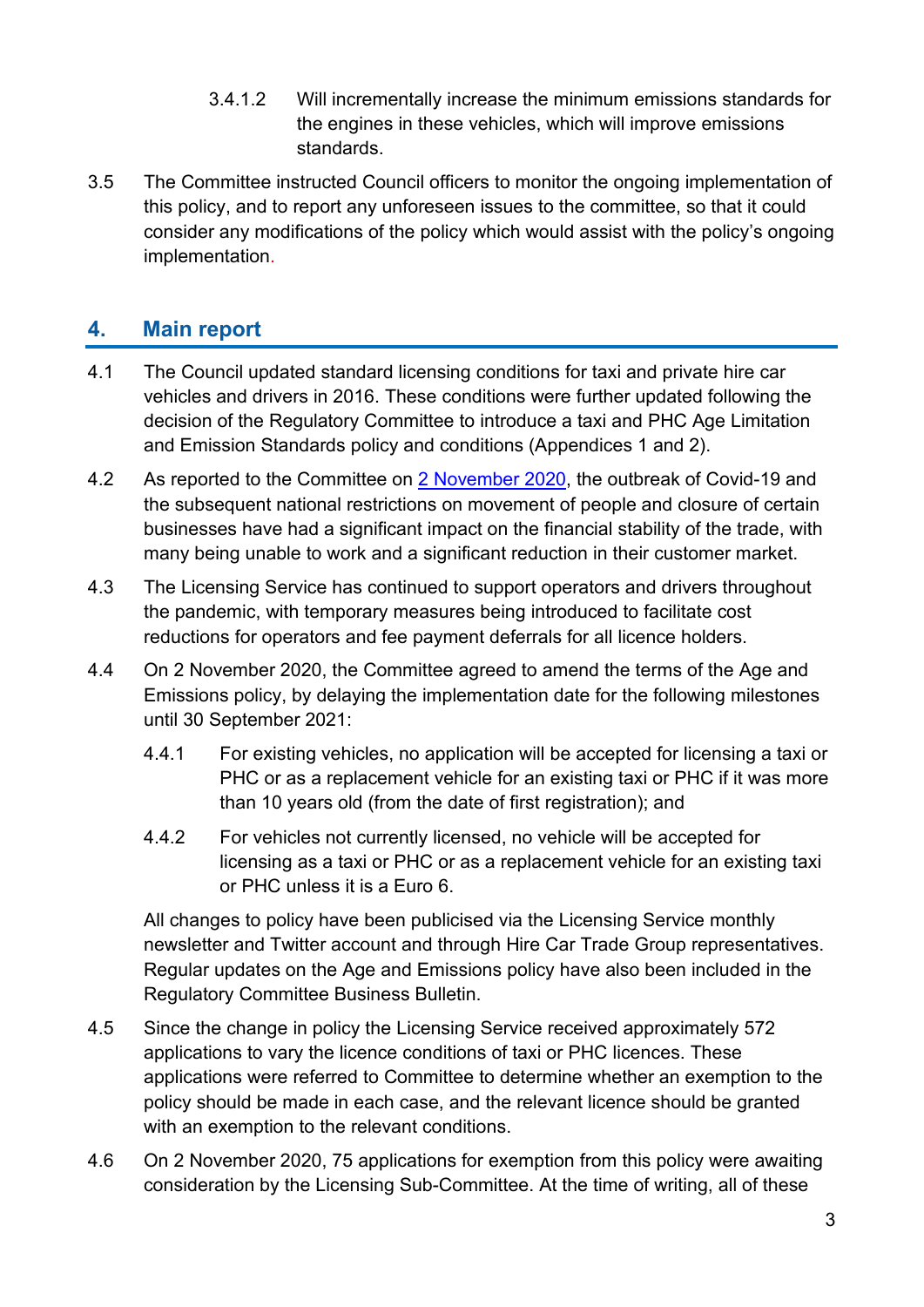applications had been considered by the Committee. Consideration of any further applications will be carried out through the structured committee cycle or by convening additional meetings, where necessary.

4.7 The following table provides a year-by-year breakdown of decisions made by the Committee on applications for exemption since the implementation of the policy in May 2018. Members will note the increase in applications which were granted in the 2019-2021 period compared with the 2018-2019 period (the first year of the policy):

|                  | 2018-2019 | %    | 2019-2020 | %    | 2020-2021 | %    | <b>Total</b> | %    |
|------------------|-----------|------|-----------|------|-----------|------|--------------|------|
| <b>Granted</b>   | 137       | 48%  | 141       | 73%  | 69        | 75%  | 347          | 61%  |
| <b>Withdrawn</b> | 32        | 11%  | 16        | 8%   | 6         | 7%   | 54           | 9%   |
| <b>Refused</b>   | 115       | 40%  | 29        | 15%  | 15        | 16%  | 159          | 28%  |
| <b>Continued</b> |           | 1%   | 8         | 4%   |           | 2%   | 12           | 2%   |
| <b>Total</b>     | 286       | 100% | 194       | 100% | 92        | 100% | 572          | 100% |

- 4.8 As a result of significant disruption to taxi and Private Hire operators, work is ongoing to identify vehicles which are still licensed but are not currently operational. A number of notifications of intent to surrender licences have been received, but not all of these licences have been physically surrendered. Officers will continue to engage with the trade to resolve this situation.
- 4.9 In addition to postponing the implementation of the latest Age and Emissions policy milestone, a number of other measures were introduced to support the trade where legislation allowed. This included allowing vehicles to be SORNed but to retain their licence validity; permitting the temporary removal of hire and reward insurance (where the vehicle is not operating) to reduce operational costs; and measures to ensure that vehicle operators were not penalised by being required to make two payments for licences within 12 months. The Licensing Service continues to engage with the trade, providing ongoing support and guidance where possible.

#### **Retro Fit/replacement engines and aftermarket devices**

- 4.10 On [20 May 2019](https://democracy.edinburgh.gov.uk/Data/Regulatory%20Committee/20190520/Agenda/item_71_-_age_limitation_and_emissions_standards_for_taxis_and_private_hire_cars_-_update.pdf) the Committee resolved not to include provisions for Retro Fit/replacement engines or aftermarket devices within the Age and Emissions policy.
- 4.11 The advice given to the Committee at that time remains unchanged, as no alternative/additional information or evidence supporting the effectiveness of such devices has been identified or offered to officers by licence holders seeking approval.
- 4.12 The relevant advice offered to the Committee can be summarised as follows:
	- 4.12.1 Upgrading a vehicle's engine does not automatically mean that there is an improvement to the emissions level;
	- 4.12.2 Any upgrade or installation of an aftermarket device requires ongoing regular maintenance to be effective. Where not maintained appropriately,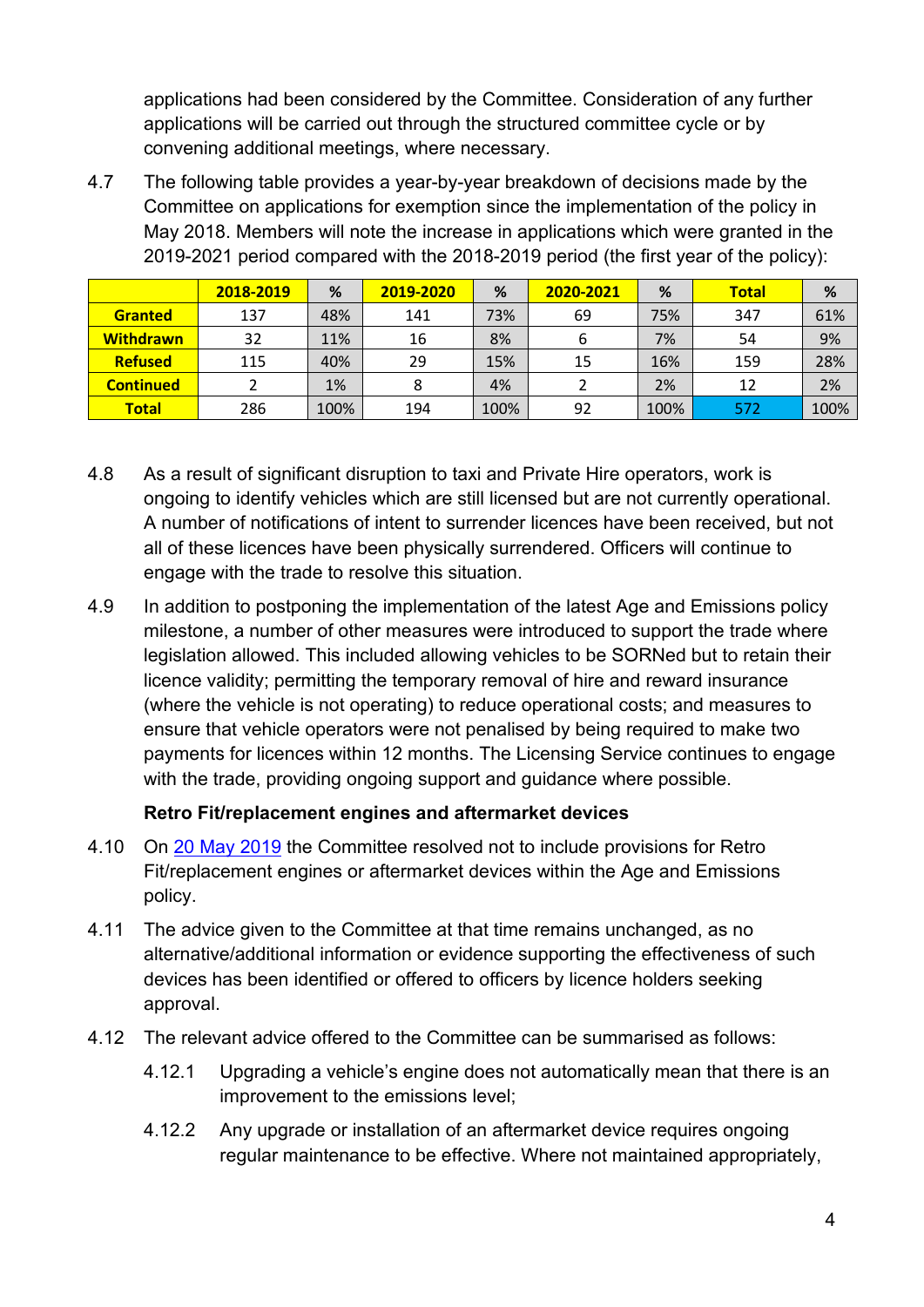this will not have the desired or purported beneficial impact on the vehicle's emissions;

- 4.12.3 Installation of aftermarket devices or retro fits do not automatically change the Euro Emissions Rating of a vehicle. An application can be made to DVSA to amend the tax bracket (therefore indicating that a reduced emissions rating has been applied to the vehicle). Where evidence of such an application being approved by the DVSA is provided, such a case should be considered on its own merits
- 4.13 Where an application to allow provisions within the Age and Emissions policy is made, the committee must consider this on its own merits and appropriate evidence of the above concerns being fully mitigated should be provided by the applicant.

#### **Low Emission Zone (LEZ)**

- 4.14 The Council's proposed introduction of a LEZ in the City of Edinburgh was initially planned for 2020. However, as a result of Covid-19, this was paused.
- 4.15 A new indicative LEZ timeline has now been agreed and LEZs are to be introduced across Edinburgh, Aberdeen, Dundee and Glasgow between February and May 2022.
- 4.16 The Council's preferred scheme will undergo a period of public consultation during the summer of 2021, before final approval is sought from Council and formal notice is provided to all consultees prior to implementation in 2022.
- 4.17 During the consultation period it is intended that key stakeholder groups such as the taxi trade will be engaged with.
- 4.18 Regular updates on the progress of the LEZ project will be provided to the Committee as appropriate.

# **5. Next Steps**

5.1 Council officers will monitor the implementation of the policy and will provide a further update in 12 months

# **6. Financial impact**

- 6.1 Overall the change to conditions will not create any additional costs to the Council budget. The mitigation measures previously agreed (allowing any operator who applies to change their vehicle without paying the normal change of vehicle variation fee) are estimated at £60,000 over four years. This will be contained within the licensing budget.
- 6.2 Any further costs implementing policy changes will be contained within the current ring-fenced income generated from licence application fees.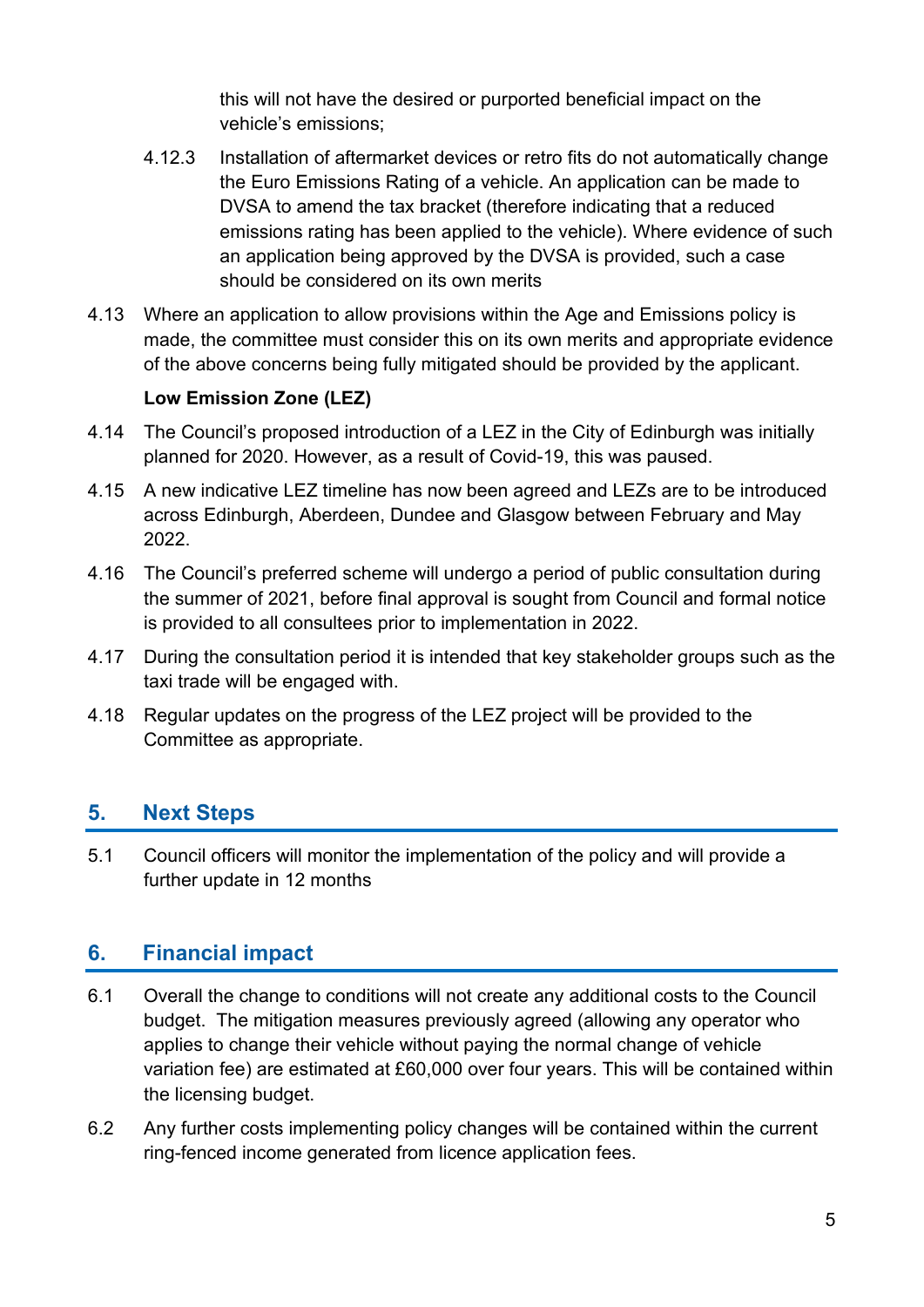# **7. Stakeholder/Community Impact**

- 7.1 The development of policy in respect of the licensing of taxis and private hire cars is part of the wider policy-making role for the Council. It is essential that all strategic aims of the Council are considered, and that where appropriate the taxi and private hire car licensing policy is consistent with these aims
- 7.2 Air Quality Management Areas have been declared at five areas across the city where air quality assessment has identified that UK air quality objectives are not being met.
- 7.3 This policy will reduce the carbon footprint of the taxi and private hire car trade within the city and will contribute to the Council's Sustainable Energy Action Plan to reduce carbon emissions across the city by 42% by 2020
- 7.4 The contents and recommendations neither contribute to, nor detract from, the delivery of the three Public Sector Equality Duties.
- 7.5 The contents and recommendations described in this report do not deliver any outcomes relating to the ten areas of rights, nor do they enhance or infringe them.
- 7.6 As a result of Covid-19, Council officers' regular meetings with trade representatives were affected. Meetings have now resumed, officers having met with members of the trade on 1 March 2021 and the next meeting being scheduled for early May 2021.

# **8. Background reading/external references**

8.1 [Report to Regulatory Committee 2 November 2020](https://democracy.edinburgh.gov.uk/documents/s28391/7.1%20-%20Coronavirus%20COVID-19%20Contingency%20Measures%20Update%20Report.pdf)

# **9. Appendices**

- 9.1 Appendix 1 Taxi and Private Hire Cars Age Limitation and Emission Standards (new policy agreed by the Regulatory Committee on 16 March 2018).
- 9.2 Appendix 2 Licensing Conditions.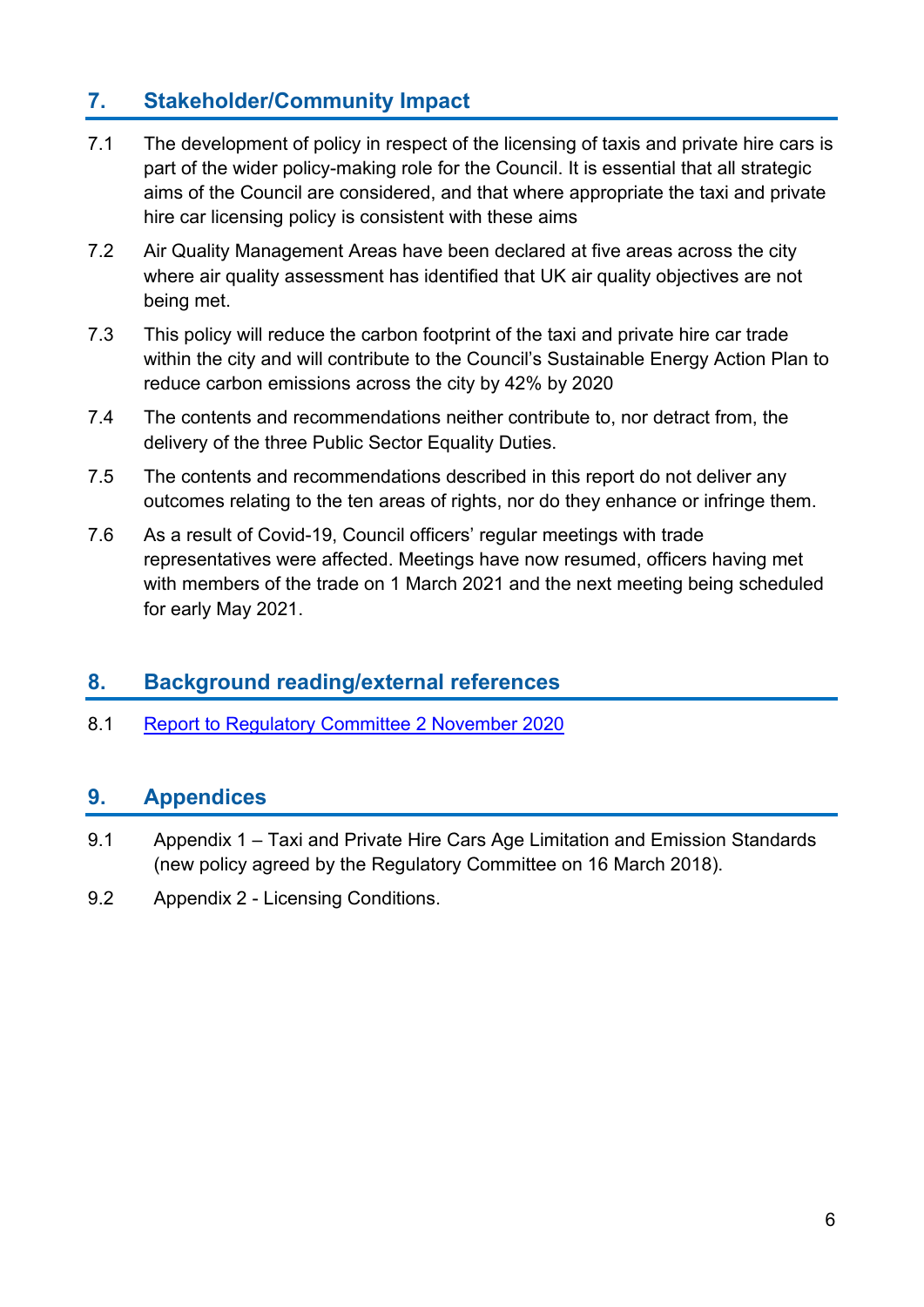#### **Appendix 1**

# **Taxi and Private Hire Cars Age Limitation and Emission Standards Policy**.

#### **Taxi or PHC licensed by the City of Edinburgh Council**

## **Age Limit**

- 1. **Effective 30 September 2021** there will be an Age Limit applied to Taxis and Private Hire Cars (PHC) licensed by the City of Edinburgh Council, Subject to meeting normal conditions about roadworthiness, a taxi and PHC can be submitted for test prior to the  $10<sup>th</sup>$  anniversary of its registration for renewal of licence and can continue to operate until the expiry of that licence period.
- 2. **Effective 30 September 2021** Any Taxi or PHC which is converted to LPG will be an exception to the above age limit and allowed an additional 4 years of operation. Subject to meeting normal conditions about roadworthiness and 6 monthly compliance test from the vehicles  $10<sup>th</sup>$  anniversary this will allow a vehicle to be submitted for test prior to the  $14<sup>th</sup>$  anniversary of its registration for renewal of licence and can continue to operate until the expiry of that licence period
- 3. **Effective 30 September 2021** to allow any Electric Taxi or PHC, which is not a hybrid vehicle, to be an exception to the 10 year age limit and allow an additional 4 years of operation. Subject to meeting normal conditions about roadworthiness and 6 monthly compliance test from the vehicles  $10<sup>th</sup>$  anniversary this will allow a vehicle to be submitted for test prior to the  $14<sup>th</sup>$  anniversary of its registration for renewal of licence and can continue to operate until the expiry of that licence period

**In addition to vehicles requiring to meet the above age limits, the emission standards set out below will also apply with the relevant date for both age limitation and emission standards being the earliest date applicable in either category.**

#### **Emission Standards**

- 4. **Effective 1 April 2019** no Taxi or PHC will thereafter be accepted for test unless it is Euro 5 or above. Any Euro 0-4 Taxi or PHC which has passed its test and is licensed prior to 1 April 2019 may continue to be operated until its licence expires or **31 March 2020** whichever date is earliest.
- 5. **Effective 1 April 2022** no Taxi or PHC will thereafter be accepted for test unless it is Euro 6 or above. Separately to this requirement, any Euro 5 Taxi or PHC that has passed its test and is licensed prior to 1 April 2022 may continue to be operated until its licence expires or **31 March 2023** whichever date is earliest.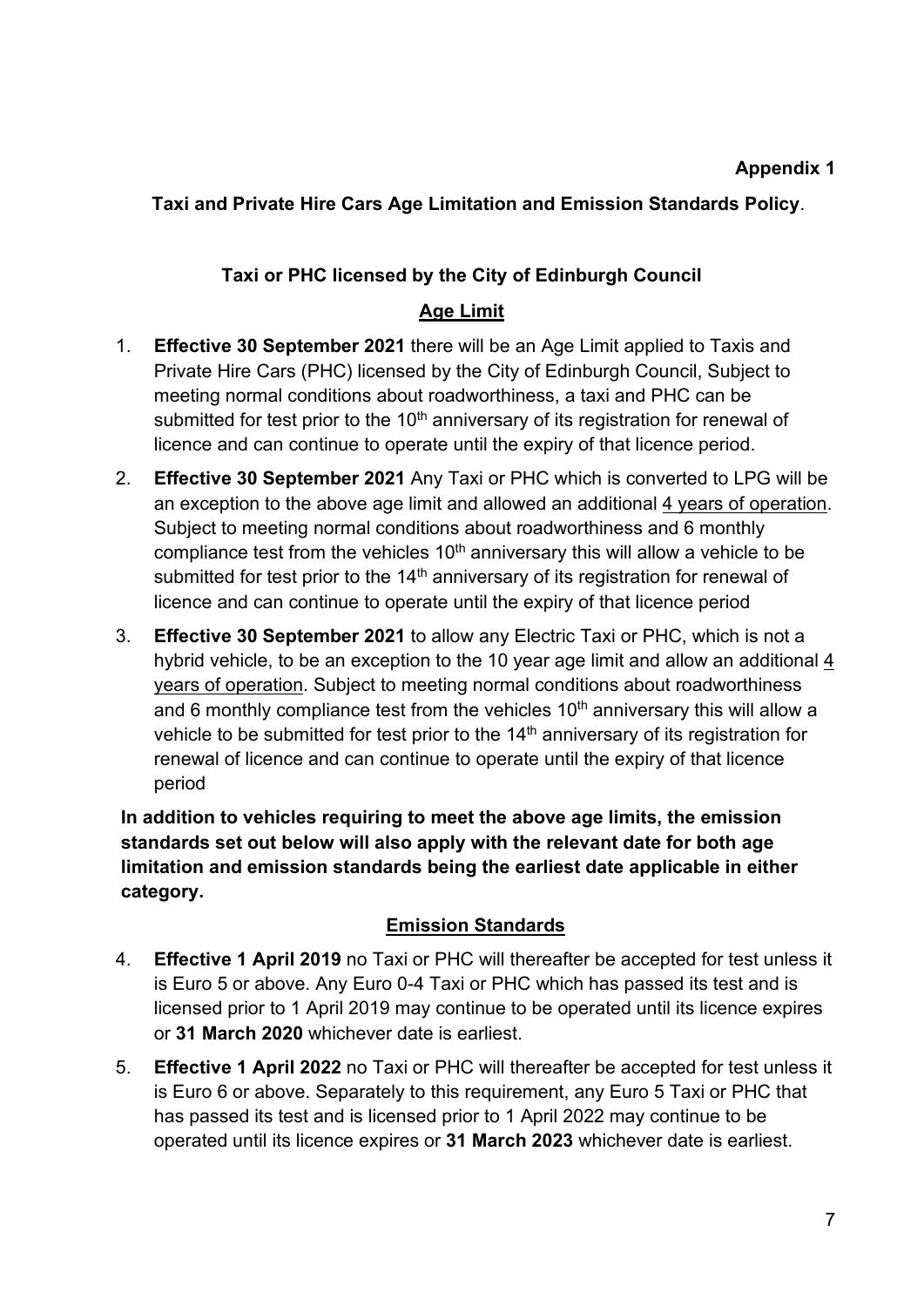#### **Taxi or PHC not currently licensed by the City of Edinburgh Council**

- 6. **Effective 7 May 2018,** no vehicle will be accepted for licensing as a Taxi or PHC or as a replacement vehicle for an existing Taxi or PHC licence unless it is either Euro 5 or 6.
- 7. **Thereafter effective 30 September 2021** no Taxi or PHC will be accepted for licensing as a Taxi or PHC or as a replacement vehicle for an existing Taxi or PHC licence unless it is a Euro 6.

## **Electric Vehicles**

8. Any Electric Taxi or PHC, which is not a hybrid vehicle, to be an exception to the 10 year age limit and allow an additional 4 years of operation. Subject to meeting normal conditions about roadworthiness and 6 monthly compliance test from the vehicles 10<sup>th</sup> anniversary this will allow a vehicle to be submitted for test prior to the  $14<sup>th</sup>$  anniversary of its registration for renewal of licence and can continue to operate until the expiry of that licence period.

#### **Hybrid Vehicles**

- 9. Hybrid cars have electric elements to their powertrains but cannot be considered 'electric cars' due to the presence of a petrol engine. The term 'hybrid' is technically quite vague, but in the context of cars almost always refers to a petrolelectric powertrain. This means the car uses a combination of electricity stored in batteries and petrol stored in a tank to propel the car forward.
- 10. Hybrid cars at time of manufacture / registration all have a Euro rating which reflects the vehicles emissions level.

#### **LPG Vehicles**

- 11. Prior to 2018 licensing conditions prevented the use of LPG vehicles and they had never previously been considered appropriate for licensing. All application to convert existing will be referred to committee for consideration.
- 12. Any existing vehicle licenced by CEC can be converted to LPG provided that the following can be shown by the operator and that any modification is carried out at the owner's risk:
	- a. It is assessed as safe by the Taxi Examiners;
	- b. it is accompanied by an approval certificate obtained from DVSA; and
	- c. after such conversion subject to meeting normal conditions about roadworthiness and 6 monthly compliance test from the vehicles  $10<sup>th</sup>$ anniversary this will allow a vehicle to be submitted for test prior to the 14<sup>th</sup> anniversary of its registration for renewal of licence and can continue to operate until the expiry of that licence period.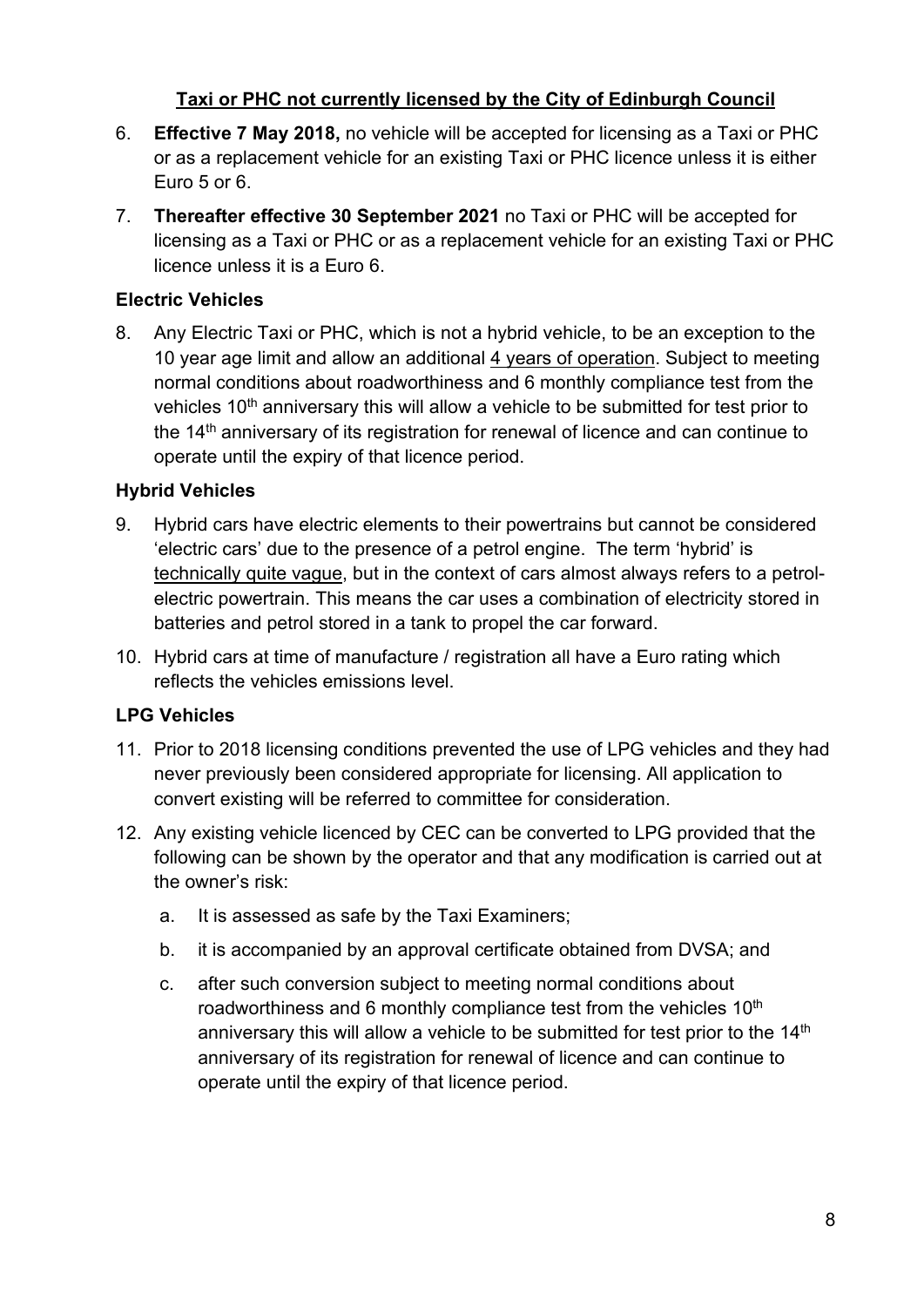#### **Retro Fit / Replacement engines**

- 13. any existing vehicle licenced by CEC can be adapted to Euro 6 provided that the following can be shown by the operator and that any modification is carried out at the owner's risk:
	- a. It is assessed as safe by the Taxi Examiners:
	- b. it is accompanied by an approval certificate obtained from DVSA.
- 14. In more general term just because a vehicle has been converted does not mean that its Euro 6 will change. DVSA advise that there is no mechanism to reclassify a vehicles Euro once a vehicle is given a euro classification it will always have this and the V5 vehicle registration document cannot be changed in that regard. The Euro rating once issued remains with the vehicle for life.
- 15. All application to convert existing will be referred to committee for consideration.

#### **After market devices**

16. There are a number of aftermarket devices and fuel additives that manufacturers claim can improve fuel economy and/or reduce exhaust emissions. The majority if not all aftermarket devices require ongoing maintenance and do not provide a permanent or fixed solution to emissions accordingly they have not been included within the policy and any application submitted would be dealt with on a case by case basis.

Any applicant for either the grant or renewal of a taxi or PHC licence may request that a standard condition be disapplied in relation to his/her licence. Where an applicant seeks an exemption from the standard conditions in relation to either the age limitation or emission standards then such applications will be referred to Committee for determination on a case by case basis and it will be for individual applicants to set out their position as to why the conditions should not be applied. In any such case, were an applicant's requests for exemption to be refused then the applicant will be entitled to appeal the Committee's decision to the Sheriff.

#### **Retirement policy**

- 17. Owners seeking an exemption to policy on the basis of retirement can be dealt with by council officer under delegated authority and given an exemption of up to a maximum period of 1 year dependant on circumstance.
	- a. Owners would have to provide a written declaration that it was their intention to retire and the intended date of retirement.
	- b. Only one exemption can be dealt with under delegated authority
- 18. It is acknowledged that circumstance can change and any change to retirement plans would be referred to committee for further consideration. In addition, any evidence of bad faith would also be referred to committee with an immediate request to vary terms of the licence and it may also be considered in context of an owner's suitability in terms of the fit and proper test.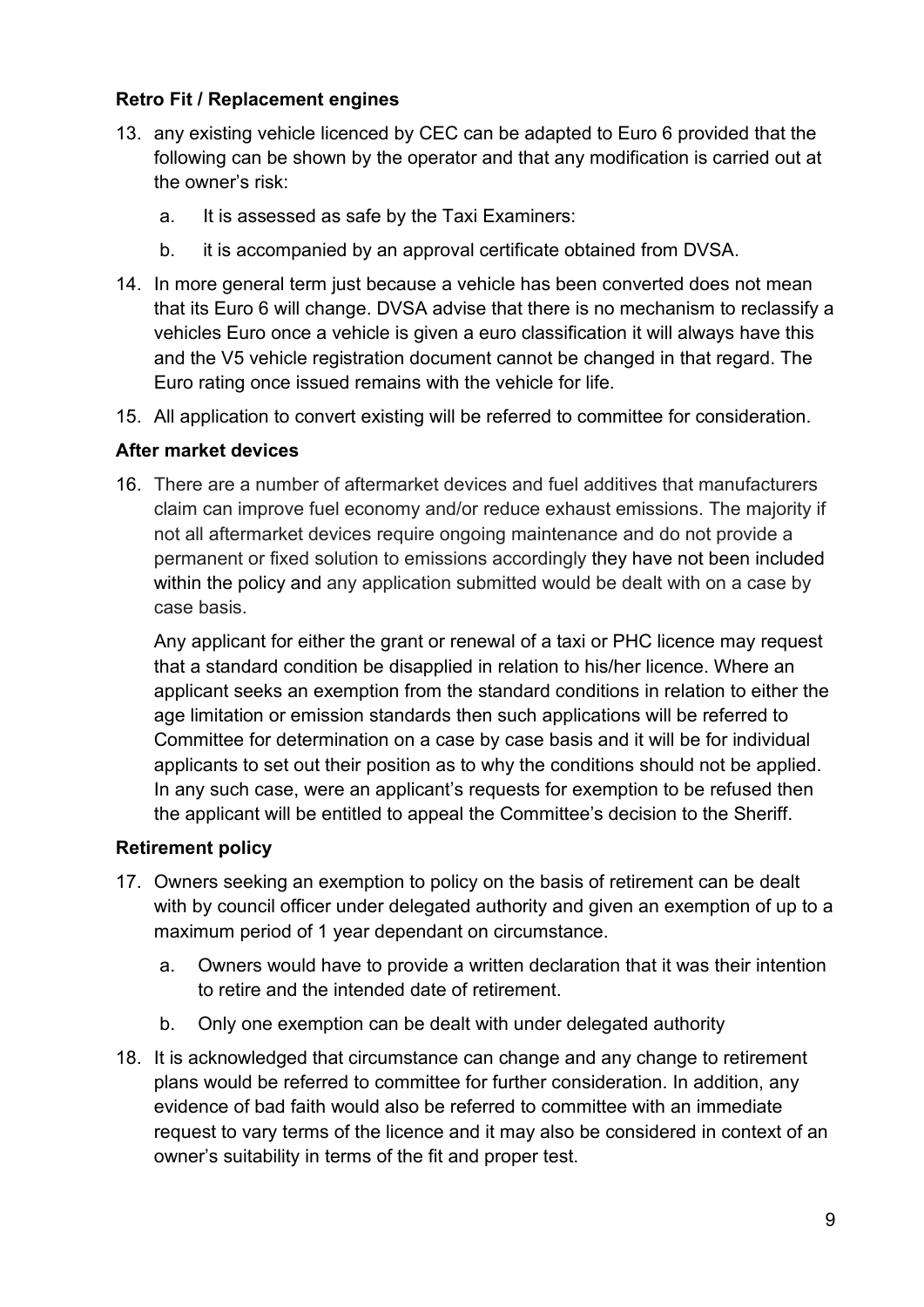#### **Licensing Conditions**

Condition 256:

Licensed Vehicles in Edinburgh must be a motor vehicle of a type or model which holds a valid European Whole Vehicle Type Approval as an M1 vehicle, is purpose built for use as a Licensed Vehicle and must comply in all respects with the requirements of any Acts and Regulations relating to motor vehicles.

#### **In addition to the above: -**

From **7 May 2018** any motor vehicle to be licensed in respect of a new taxi licence or replacement vehicle under an existing taxi licence will require to be a Euro 5 or 6 taxi vehicle.

From **1 April 2019** any motor vehicle to be submitted for test in respect of either a new or existing taxi licence will require to be (or exceed) a Euro 5 taxi vehicle. Any Euro 0-4 taxi vehicle licensed as a taxi prior to 1 April 2019 may continue to operate until that licence expires or 31 March 2020 whichever date is earliest.

From **30 September 2021** any motor vehicle to be licensed in respect of a new taxi licence or a replacement vehicle under an existing taxi licence will require to be Euro 6 taxi vehicle.

From **30 September 2021** all Licensed Vehicles must be less than 11 years old from the date of first registration (other than a Licensed Vehicle which is an Electric Vehicle or has been converted to LPG). A Licensed Vehicle submitted for test in respect of renewal of a taxi licence prior to the  $10<sup>th</sup>$  anniversary of its registration may continue to operate as a taxi until the expiry of the licence period following upon renewal of such licence. A Licensed Vehicle which has been converted to LPG submitted for test in respect of renewal of a taxi licence prior to the  $14<sup>th</sup>$  anniversary of its registration may continue to operate as a taxi until the expiry of the licence period following upon renewal of such licence.

From **1 April 2022** any motor vehicle to be submitted for test in respect of either a new or existing taxi licence will require to be (or exceed) a Euro 6 taxi vehicle. Any Euro 5 taxi vehicle licensed as a taxi prior to 1 April 2022 may continue to operate until that licence expires or 31 March 2023 whichever date is earliest.

#### Condition 303:

Licensed Vehicles in Edinburgh must be a motor vehicle of a type or model which holds a valid European Whole Vehicle Type Approval and must comply in all respects with the requirements of any Acts and Regulations relating to motor vehicles.